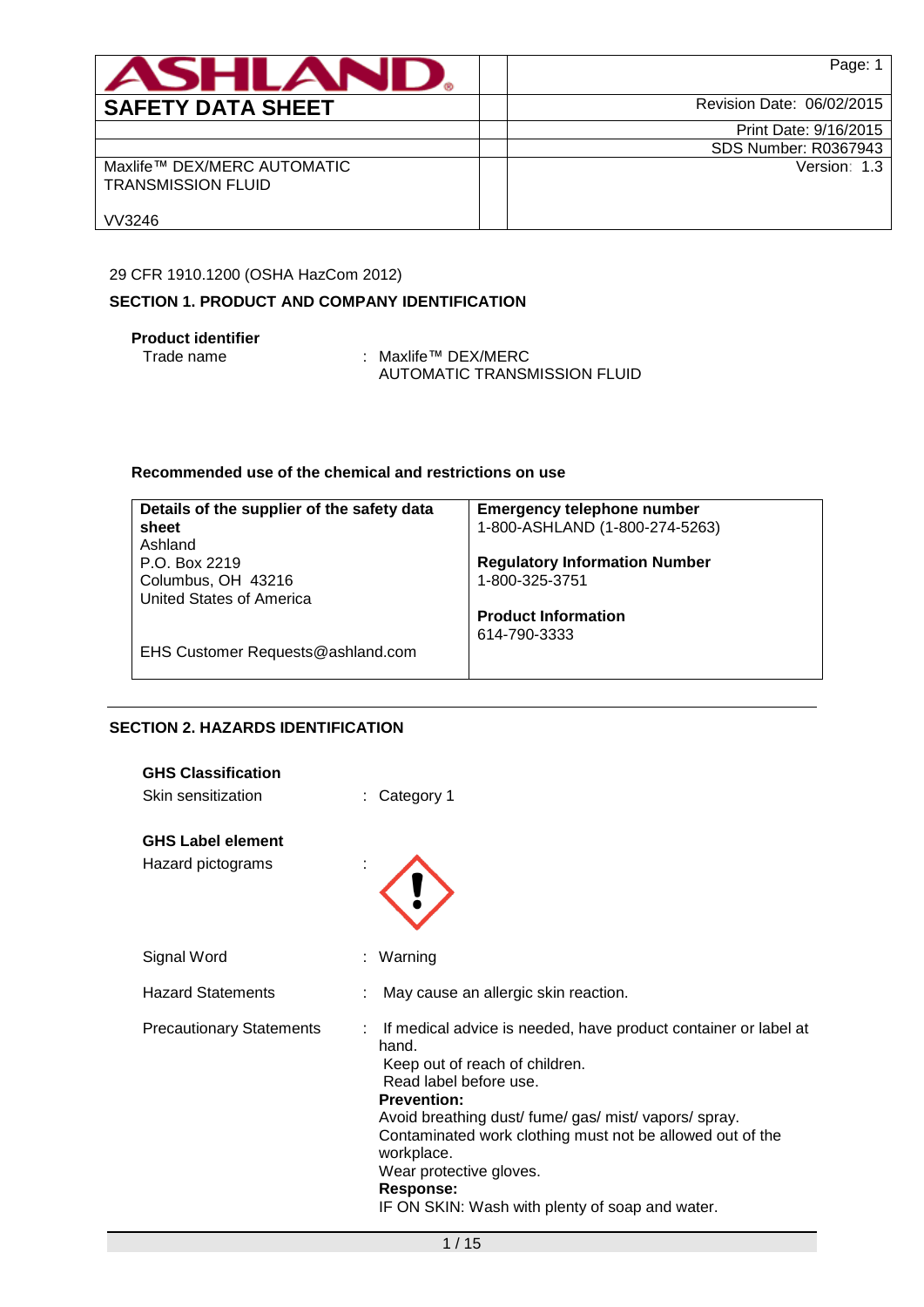| <b>ASHLAN</b>                                            | Page: 2                     |
|----------------------------------------------------------|-----------------------------|
| <b>SAFETY DATA SHEET</b>                                 | Revision Date: 06/02/2015   |
|                                                          | Print Date: 9/16/2015       |
|                                                          | <b>SDS Number: R0367943</b> |
| Maxlife™ DEX/MERC AUTOMATIC<br><b>TRANSMISSION FLUID</b> | Version: 1.3                |
| VV3246                                                   |                             |

If skin irritation or rash occurs: Get medical advice/ attention. Wash contaminated clothing before reuse. **Disposal:**  Dispose of contents/ container to an approved waste disposal plant.

### **Other hazards**

None known.

#### **SECTION 3. COMPOSITION/INFORMATION ON INGREDIENTS**

| Mixture |
|---------|
|         |

Chemical nature : Defatter

### **Hazardous components**

| <b>Chemical Name</b>                                                     | CAS-No.     | Classification                            | Concentration (%) |
|--------------------------------------------------------------------------|-------------|-------------------------------------------|-------------------|
| <b>HEAVY PARAFFINIC</b><br><b>DISTILLATE</b>                             | 64742-54-7  | Asp. Tox. 1; H304                         | 73.23             |
| <b>HYDROTREATED LIGHT</b><br><b>PARAFFINIC DISTILLATE</b>                | 64742-55-8  | Asp. Tox. 1; H304                         | 1.91              |
| Acetamide, 2-hydroxy-, N,N-<br>dicoco alkyl derivs.                      | 866259-61-2 | Skin Sens. 1; H317                        | 0.89              |
| DODECYL HYDROXYPROPYL<br><b>SULFIDE</b>                                  | 67124-09-8  | Skin Sens. 1; H317                        | 0.25              |
| BENZENE, POLYPROPENE<br>DERIVATIVES, SULFONATED,<br><b>CALCIUM SALTS</b> |             | Eye Irrit. 2A; H319<br>Skin Sens. 1; H317 | 0.14              |
|                                                                          |             |                                           |                   |

#### **SECTION 4. FIRST AID MEASURES**

General advice : Move out of dangerous area. Show this safety data sheet to the doctor in attendance. Do not leave the victim unattended.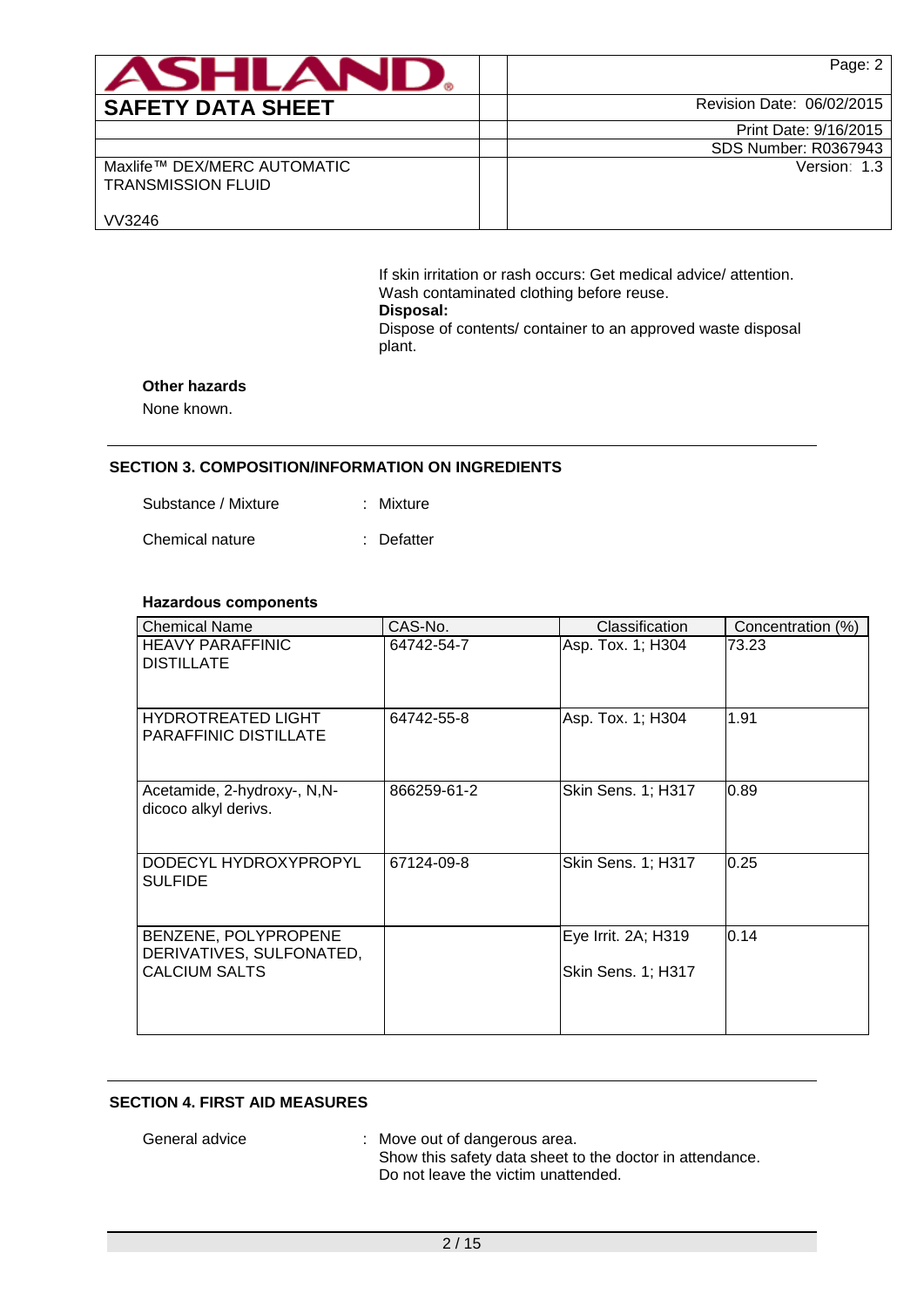| <b>ASHLAN</b>                                            | Page: 3                     |
|----------------------------------------------------------|-----------------------------|
| <b>SAFETY DATA SHEET</b>                                 | Revision Date: 06/02/2015   |
|                                                          | Print Date: 9/16/2015       |
|                                                          | <b>SDS Number: R0367943</b> |
| Maxlife™ DEX/MERC AUTOMATIC<br><b>TRANSMISSION FLUID</b> | Version: 1.3                |

VV3246

| If inhaled                                                        | : If breathed in, move person into fresh air.<br>If unconscious place in recovery position and seek medical<br>advice.<br>If symptoms persist, call a physician.                                                                                                                                                                                                                                                                                                                                                                                                                                                                                                                                                                                                               |
|-------------------------------------------------------------------|--------------------------------------------------------------------------------------------------------------------------------------------------------------------------------------------------------------------------------------------------------------------------------------------------------------------------------------------------------------------------------------------------------------------------------------------------------------------------------------------------------------------------------------------------------------------------------------------------------------------------------------------------------------------------------------------------------------------------------------------------------------------------------|
| In case of skin contact                                           | : Remove contaminated clothing. If irritation develops, get<br>medical attention.<br>If on skin, rinse well with water.<br>First aid is not normally required. However, it is<br>recommended that exposed areas be cleaned by washing<br>with soap and water.<br>Wash contaminated clothing before re-use.                                                                                                                                                                                                                                                                                                                                                                                                                                                                     |
| In case of eye contact                                            | : Flush eyes with water as a precaution.<br>Remove contact lenses.<br>Protect unharmed eye.<br>If eye irritation persists, consult a specialist.                                                                                                                                                                                                                                                                                                                                                                                                                                                                                                                                                                                                                               |
| If swallowed                                                      | : Do not give milk or alcoholic beverages.<br>Never give anything by mouth to an unconscious person.<br>If symptoms persist, call a physician.                                                                                                                                                                                                                                                                                                                                                                                                                                                                                                                                                                                                                                 |
| Most important symptoms<br>and effects, both acute and<br>delayed | Acute aspiration of large amounts of oil-laden material may<br>produce a serious aspiration pneumonia. Patients who<br>aspirate these oils should be followed for the development of<br>long-term sequelae. Repeated aspiration of small quantities<br>of mineral oil can produce chronic inflammation of the lungs<br>(i.e. lipoid pneumonia) that may progress to pulmonary<br>fibrosis. Symptoms are often subtle and radiological changes<br>appear worse than clinical abnormalities. Occasionally,<br>persistent cough, irritation of the upper respiratory tract,<br>shortness of breath with exertion, fever, and bloody sputum<br>occur. Inhalation exposure to oil mists below current<br>workplace exposure limits is unlikely to cause pulmonary<br>abnormalities. |
|                                                                   | Signs and symptoms of exposure to this material through<br>breathing, swallowing, and/or passage of the material through<br>the skin may include:<br>acne<br>stomach or intestinal upset (nausea, vomiting, diarrhea)<br>irritation (nose, throat, airways)<br>May cause an allergic skin reaction.                                                                                                                                                                                                                                                                                                                                                                                                                                                                            |
| Notes to physician                                                | : No hazards which require special first aid measures.                                                                                                                                                                                                                                                                                                                                                                                                                                                                                                                                                                                                                                                                                                                         |

# **SECTION 5. FIREFIGHTING MEASURES**

| Suitable extinguishing media | : Use extinguishing measures that are appropriate to local |
|------------------------------|------------------------------------------------------------|
|                              | circumstances and the surrounding environment.             |
|                              | Water spray                                                |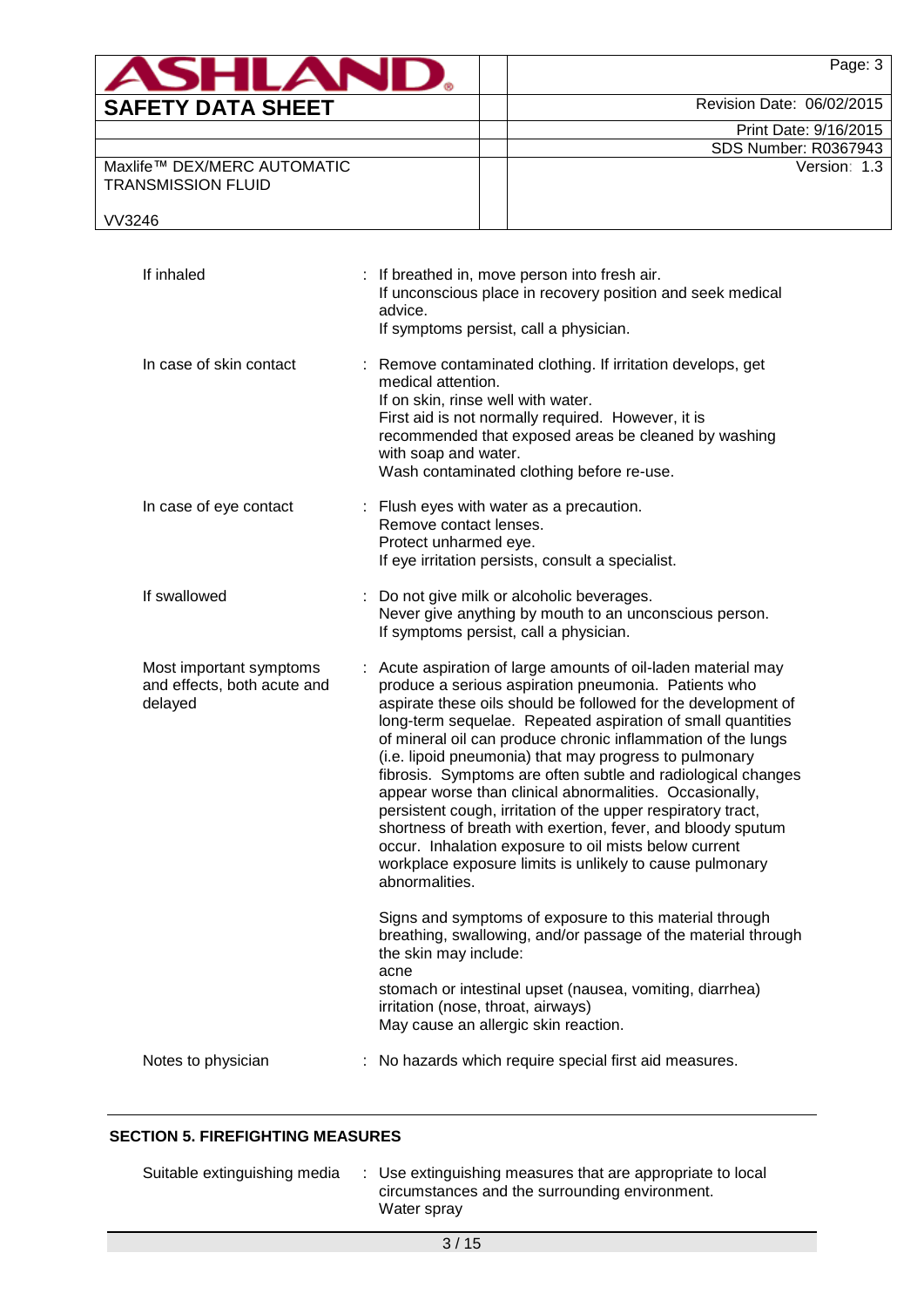| <b>SAFETY DATA SHEE</b> |  |
|-------------------------|--|

Page: 4

Version: 1.3

Revision Date: 06/02/2015

Print Date: 9/16/2015 SDS Number: R0367943

Maxlife™ DEX/MERC AUTOMATIC TRANSMISSION FLUID

VV3246

|                                         | Foam<br>Carbon dioxide (CO2)<br>Dry chemical                                                                           |
|-----------------------------------------|------------------------------------------------------------------------------------------------------------------------|
| Unsuitable extinguishing<br>media       | : High volume water jet                                                                                                |
| Specific hazards during<br>firefighting | : Do not allow run-off from fire fighting to enter drains or water<br>courses.                                         |
| Hazardous combustion<br>products        | $:$ carbon dioxide and carbon monoxide<br>Hydrocarbons                                                                 |
| Specific extinguishing<br>methods       |                                                                                                                        |
|                                         | Product is compatible with standard fire-fighting agents.                                                              |
| Further information                     | : Fire residues and contaminated fire extinguishing water must<br>be disposed of in accordance with local regulations. |
| for firefighters                        | Special protective equipment : In the event of fire, wear self-contained breathing apparatus.                          |

# **SECTION 6. ACCIDENTAL RELEASE MEASURES**

| Personal precautions,<br>protective equipment and<br>emergency procedures | : Use personal protective equipment.<br>Persons not wearing protective equipment should be excluded<br>from area of spill until clean-up has been completed.                                 |
|---------------------------------------------------------------------------|----------------------------------------------------------------------------------------------------------------------------------------------------------------------------------------------|
| Environmental precautions                                                 | : Prevent product from entering drains.<br>Prevent further leakage or spillage if safe to do so.<br>If the product contaminates rivers and lakes or drains inform<br>respective authorities. |
| Methods and materials for<br>containment and cleaning up                  | : Soak up with inert absorbent material (e.g. sand, silica gel,<br>acid binder, universal binder, sawdust).<br>Keep in suitable, closed containers for disposal.                             |
| Other information                                                         | : Comply with all applicable federal, state, and local regulations.                                                                                                                          |

# **SECTION 7. HANDLING AND STORAGE**

| Advice on safe handling | : Do not breathe vapours/dust.<br>Do not smoke.<br>Persons susceptible to skin sensitisation problems or asthma,<br>allergies, chronic or recurrent respiratory disease should not<br>be employed in any process in which this mixture is being<br>used. |
|-------------------------|----------------------------------------------------------------------------------------------------------------------------------------------------------------------------------------------------------------------------------------------------------|
|-------------------------|----------------------------------------------------------------------------------------------------------------------------------------------------------------------------------------------------------------------------------------------------------|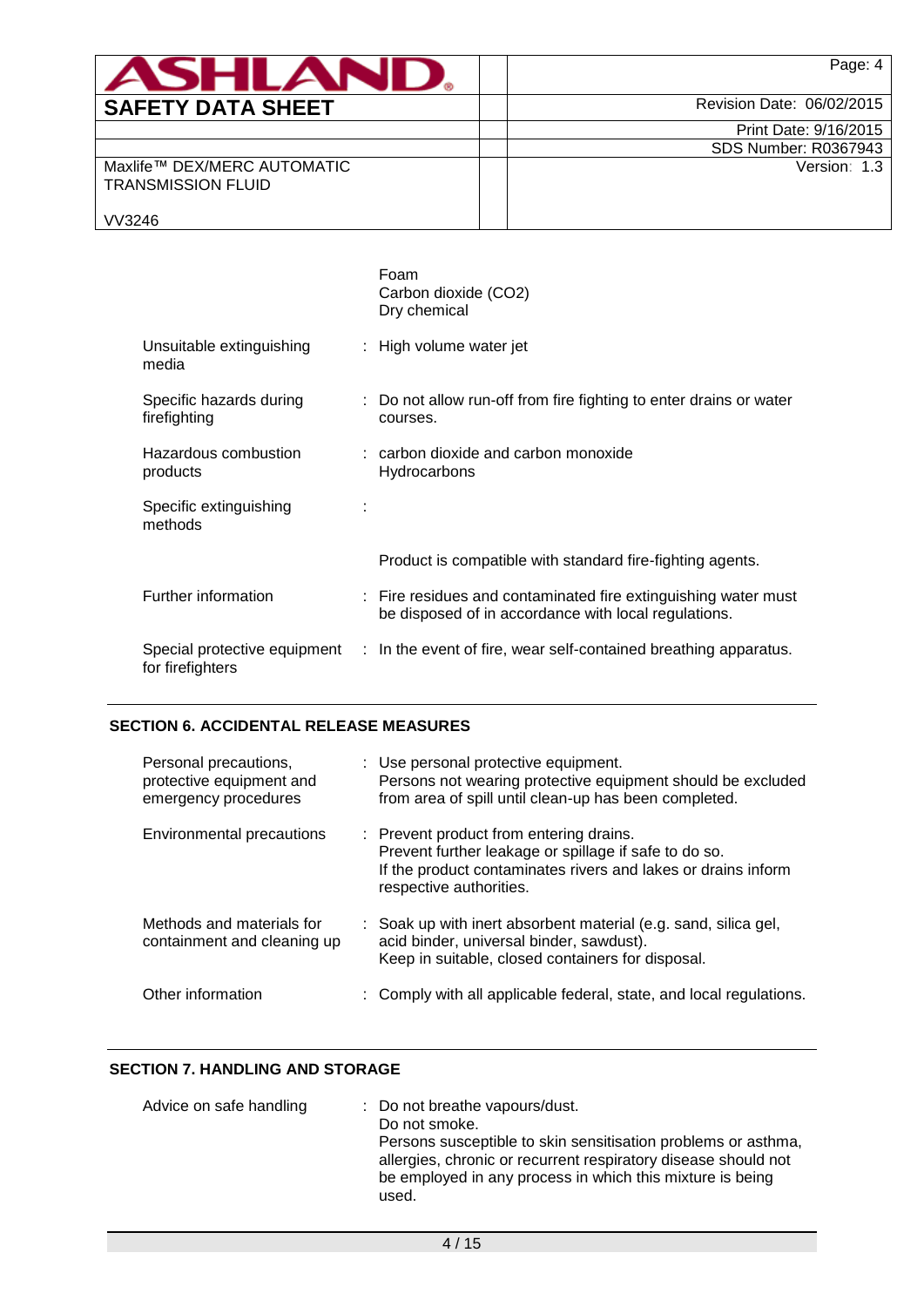| <b>ASHLAND.</b>                                                    | Page: 5                     |
|--------------------------------------------------------------------|-----------------------------|
| <b>SAFETY DATA SHEET</b>                                           | Revision Date: 06/02/2015   |
|                                                                    | Print Date: 9/16/2015       |
|                                                                    | <b>SDS Number: R0367943</b> |
| Maxlife™ DEX/MERC AUTOMATIC<br><b>TRANSMISSION FLUID</b><br>VV3246 | Version: 1.3                |

|                             | Container hazardous when empty.<br>Avoid exposure - obtain special instructions before use.<br>Avoid contact with skin and eyes.<br>Smoking, eating and drinking should be prohibited in the<br>application area.<br>For personal protection see section 8.<br>Dispose of rinse water in accordance with local and national<br>regulations. |
|-----------------------------|---------------------------------------------------------------------------------------------------------------------------------------------------------------------------------------------------------------------------------------------------------------------------------------------------------------------------------------------|
| Conditions for safe storage | : Keep container tightly closed in a dry and well-ventilated<br>place.<br>Containers which are opened must be carefully resealed and<br>kept upright to prevent leakage.<br>Electrical installations / working materials must comply with<br>the technological safety standards.                                                            |

## **SECTION 8. EXPOSURE CONTROLS/PERSONAL PROTECTION**

| <b>Components with workplace control parameters</b> |            |                                     |                                                         |                       |
|-----------------------------------------------------|------------|-------------------------------------|---------------------------------------------------------|-----------------------|
| Components                                          | CAS-No.    | Value type<br>(Form of<br>exposure) | Control<br>parameters /<br>Permissible<br>concentration | <b>Basis</b>          |
| <b>HYDROTREATED LIGHT</b><br>PARAFFINIC DISTILLATE  | 64742-55-8 | <b>REL</b>                          | $5 \text{ mg/m}$ 3<br>Mist.                             | NIOSH/GUID            |
|                                                     |            | <b>STEL</b>                         | $10$ mg/m $3$<br>Mist.                                  | NIOSH/GUID            |
|                                                     |            | <b>PEL</b>                          | $5 \text{ mg/m}$<br>Mist.                               | <b>OSHA TRA</b><br>ΝS |

| <b>Engineering measures</b>                      | : Provide sufficient mechanical (general and/or local exhaust)<br>ventilation to maintain exposure below exposure guidelines (if<br>applicable) or below levels that cause known, suspected or<br>apparent adverse effects.                                  |
|--------------------------------------------------|--------------------------------------------------------------------------------------------------------------------------------------------------------------------------------------------------------------------------------------------------------------|
| Personal protective equipment<br>Hand protection |                                                                                                                                                                                                                                                              |
| Remarks                                          | : The suitability for a specific workplace should be discussed<br>with the producers of the protective gloves.                                                                                                                                               |
| Eye protection                                   | : Not required under normal conditions of use. Wear splash-<br>proof safety goggles if material could be misted or splashed<br>into eyes.                                                                                                                    |
| Skin and body protection                         | $\therefore$ Wear as appropriate:<br>impervious clothing<br>Safety shoes<br>Choose body protection according to the amount and<br>concentration of the dangerous substance at the work place.<br>Discard gloves that show tears, pinholes, or signs of wear. |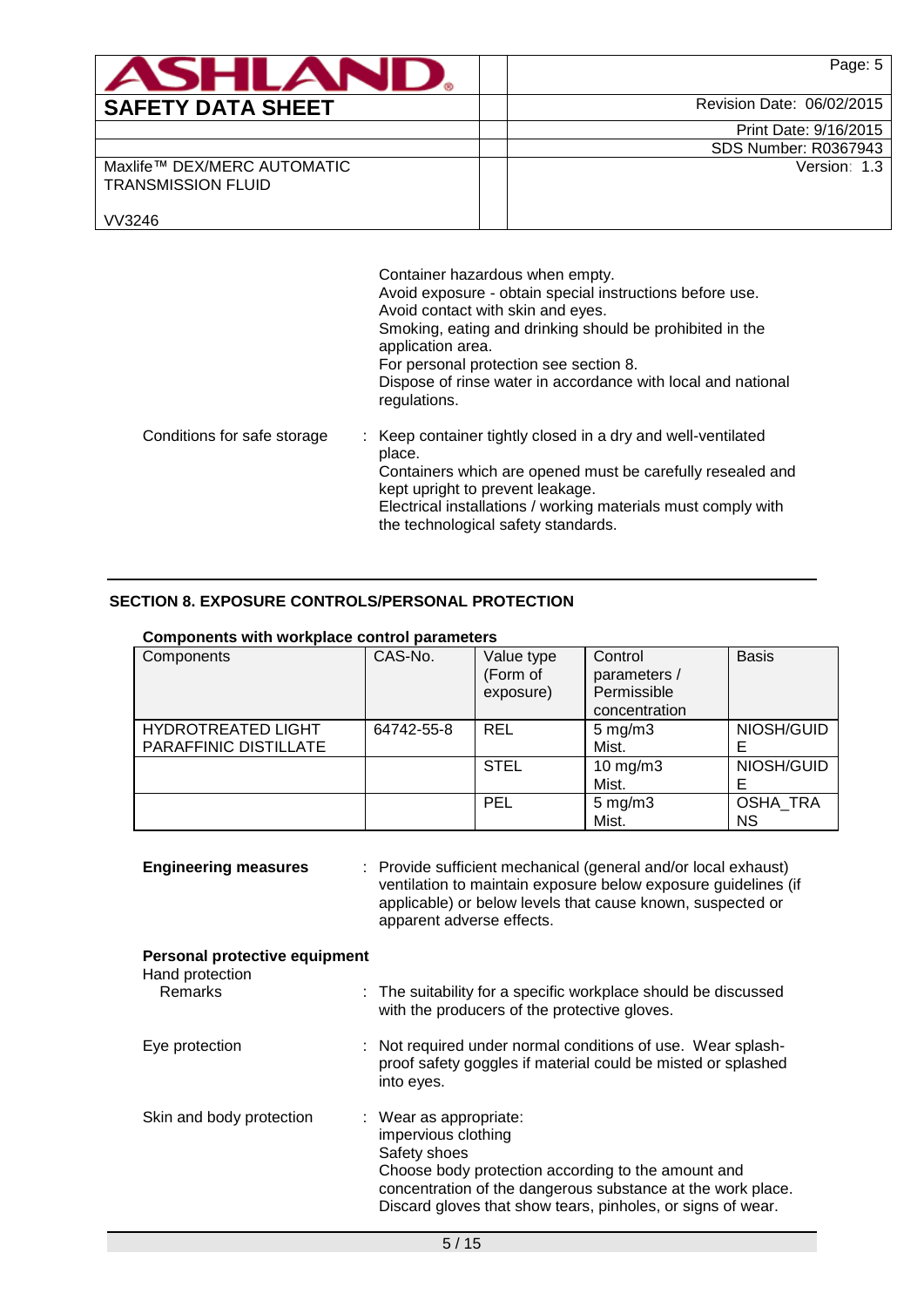| <b>ASHLAND.</b>                                          | Page: 6                     |
|----------------------------------------------------------|-----------------------------|
| <b>SAFETY DATA SHEET</b>                                 | Revision Date: 06/02/2015   |
|                                                          | Print Date: 9/16/2015       |
|                                                          | <b>SDS Number: R0367943</b> |
| Maxlife™ DEX/MERC AUTOMATIC<br><b>TRANSMISSION FLUID</b> | Version: 1.3                |
| VV3246                                                   |                             |

Wear resistant gloves (consult your safety equipment supplier).

Hygiene measures : Wash hands before breaks and at the end of workday.

# **SECTION 9. PHYSICAL AND CHEMICAL PROPERTIES**

| Physical state                             |    | liquid                                        |
|--------------------------------------------|----|-----------------------------------------------|
| Colour                                     | ÷  | red                                           |
| Odour                                      |    | mild                                          |
| Odour Threshold                            |    | No data available                             |
| рH                                         |    | No data available                             |
|                                            |    | No data available                             |
| Boiling point/boiling range                |    | : > 424 °F / 218 °C<br>(1013 hPa)             |
| Flash point                                | t. | $>$ 390 °F $/$ > 199 °C<br>Method: Closed Cup |
| Evaporation rate                           |    | : < 1<br><b>Ethyl Ether</b>                   |
| Flammability (solid, gas)                  |    | : No data available                           |
| Upper explosion limit                      | ÷. | No data available                             |
| Lower explosion limit                      | ÷  | No data available                             |
| Vapour pressure                            | ÷  | 1 hPaCalculated Vapor Pressure                |
| Relative vapour density                    |    | $> 1$ AIR=1                                   |
| Relative density                           |    | No data available                             |
| Density                                    |    | 0.8518 g/cm3 (15.56 °C)                       |
| Solubility(ies)<br>Water solubility        |    | No data available                             |
| Solubility in other solvents               | ÷  | No data available                             |
| Partition coefficient: n-<br>octanol/water | ÷. | No data available                             |
| Thermal decomposition                      |    | : No data available                           |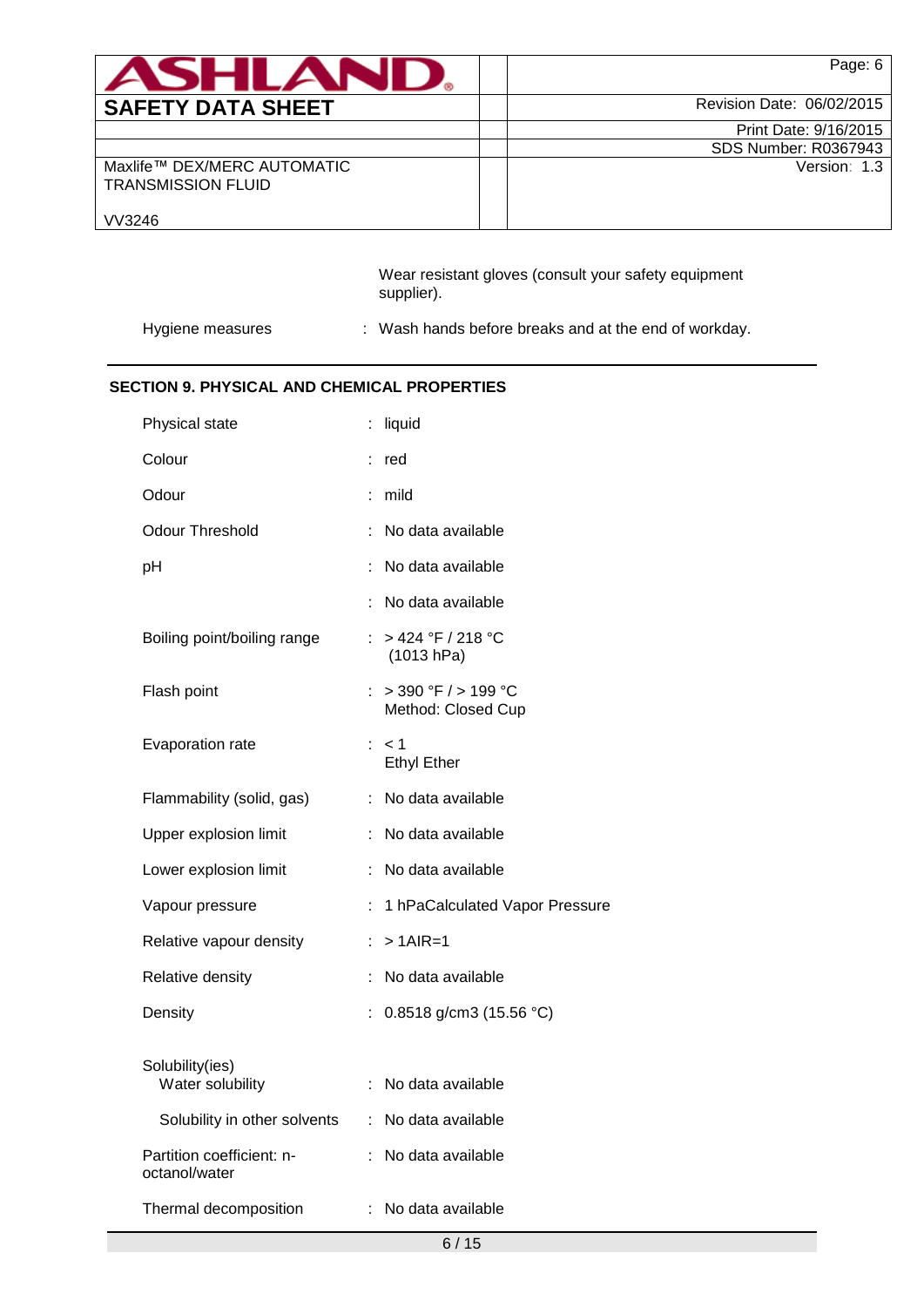| <b>ASHLAN</b>                                            | Page: 7                     |
|----------------------------------------------------------|-----------------------------|
| <b>SAFETY DATA SHEET</b>                                 | Revision Date: 06/02/2015   |
|                                                          | Print Date: 9/16/2015       |
|                                                          | <b>SDS Number: R0367943</b> |
| Maxlife™ DEX/MERC AUTOMATIC<br><b>TRANSMISSION FLUID</b> | Version: 1.3                |
| VV3246                                                   |                             |

| Viscosity            |                      |
|----------------------|----------------------|
| Viscosity, dynamic   | : No data available  |
| Viscosity, kinematic | : 28.8 mm2/s (40 °C) |
| Oxidizing properties | : No data available  |

## **SECTION 10. STABILITY AND REACTIVITY**

| Reactivity                            | : No decomposition if stored and applied as directed. |
|---------------------------------------|-------------------------------------------------------|
| Chemical stability                    | : Stable under recommended storage conditions.        |
| Possibility of hazardous<br>reactions | : Product will not undergo hazardous polymerization.  |
| Conditions to avoid                   | $:$ excessive heat                                    |
| Incompatible materials                | : Strong oxidizing agents                             |
| Hazardous decomposition<br>products   | carbon dioxide and carbon monoxide<br>Hydrocarbons    |

# **SECTION 11. TOXICOLOGICAL INFORMATION**

| Information on likely routes of : Inhalation<br>exposure                               | Skin contact<br>Eye Contact<br>Ingestion |
|----------------------------------------------------------------------------------------|------------------------------------------|
| <b>Acute toxicity</b><br>Not classified based on available information.<br>Components: |                                          |
| <b>HEAVY PARAFFINIC DISTILLATE:</b>                                                    |                                          |
| Acute oral toxicity                                                                    | : LD 50 (Rat): $> 15$ g/kg               |
| Acute dermal toxicity                                                                  | : LD 50 (Rabbit): $>$ 5 g/kg             |

| DODECYL HYDROXYPROPYL SULFIDE: | : LD50 (Rat): $> 5,000$ mg/kg    |
|--------------------------------|----------------------------------|
| Acute oral toxicity            | GLP: yes                         |
| Acute dermal toxicity          | : LD50 (Rabbit): $> 2,000$ mg/kg |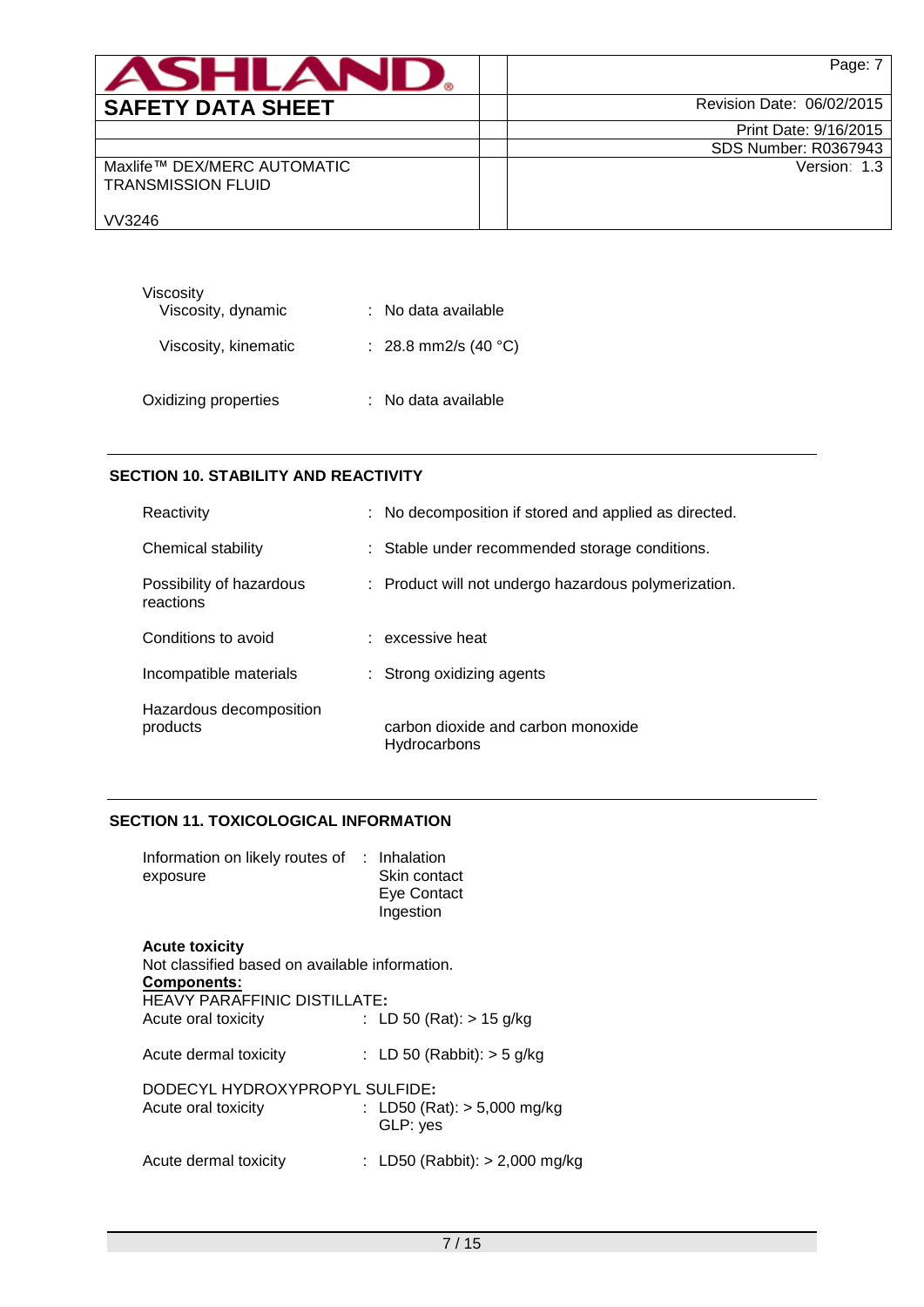| ASHLAN                                                   | Page: 8                     |
|----------------------------------------------------------|-----------------------------|
| <b>SAFETY DATA SHEET</b>                                 | Revision Date: 06/02/2015   |
|                                                          | Print Date: 9/16/2015       |
|                                                          | <b>SDS Number: R0367943</b> |
| Maxlife™ DEX/MERC AUTOMATIC<br><b>TRANSMISSION FLUID</b> | Version: 1.3                |
| VV3246                                                   |                             |

**Skin corrosion/irritation**

Not classified based on available information. **Product:** Remarks: May cause skin irritation in susceptible persons.

Result: Repeated exposure may cause skin dryness or cracking.

#### **Components:**

HEAVY PARAFFINIC DISTILLATE**:** Result: Mildly irritating to skin

HYDROTREATED LIGHT PARAFFINIC DISTILLATE**:** Result: Mildly irritating to skin

DODECYL HYDROXYPROPYL SULFIDE**:** Species: Rabbit Result: Not irritating to skin

BENZENE, POLYPROPENE DERIVATIVES, SULFONATED, CALCIUM SALTS**:** Result: Possibly irritating to skin

#### **Serious eye damage/eye irritation**

Not classified based on available information. **Product:** Result: Slightly irritating to eyes Remarks: Expected based on components.

Remarks: Unlikely to cause eye irritation or injury.

#### **Components:**

HEAVY PARAFFINIC DISTILLATE**:** Result: Not irritating to eyes

HYDROTREATED LIGHT PARAFFINIC DISTILLATE**:** Result: Mildly irritating to eyes

DODECYL HYDROXYPROPYL SULFIDE**:** Species: Rabbit Result: Not irritating to eyes

BENZENE, POLYPROPENE DERIVATIVES, SULFONATED, CALCIUM SALTS**:** Result: Irritating to eyes

#### **Respiratory or skin sensitisation**

Skin sensitisation: May cause an allergic skin reaction. Respiratory sensitisation: Not classified based on available information. **Components:** Acetamide, 2-hydroxy-, N,N-dicoco alkyl derivs.**:** Assessment: May cause sensitisation by skin contact. Result: May cause sensitisation by skin contact.

# DODECYL HYDROXYPROPYL SULFIDE**:**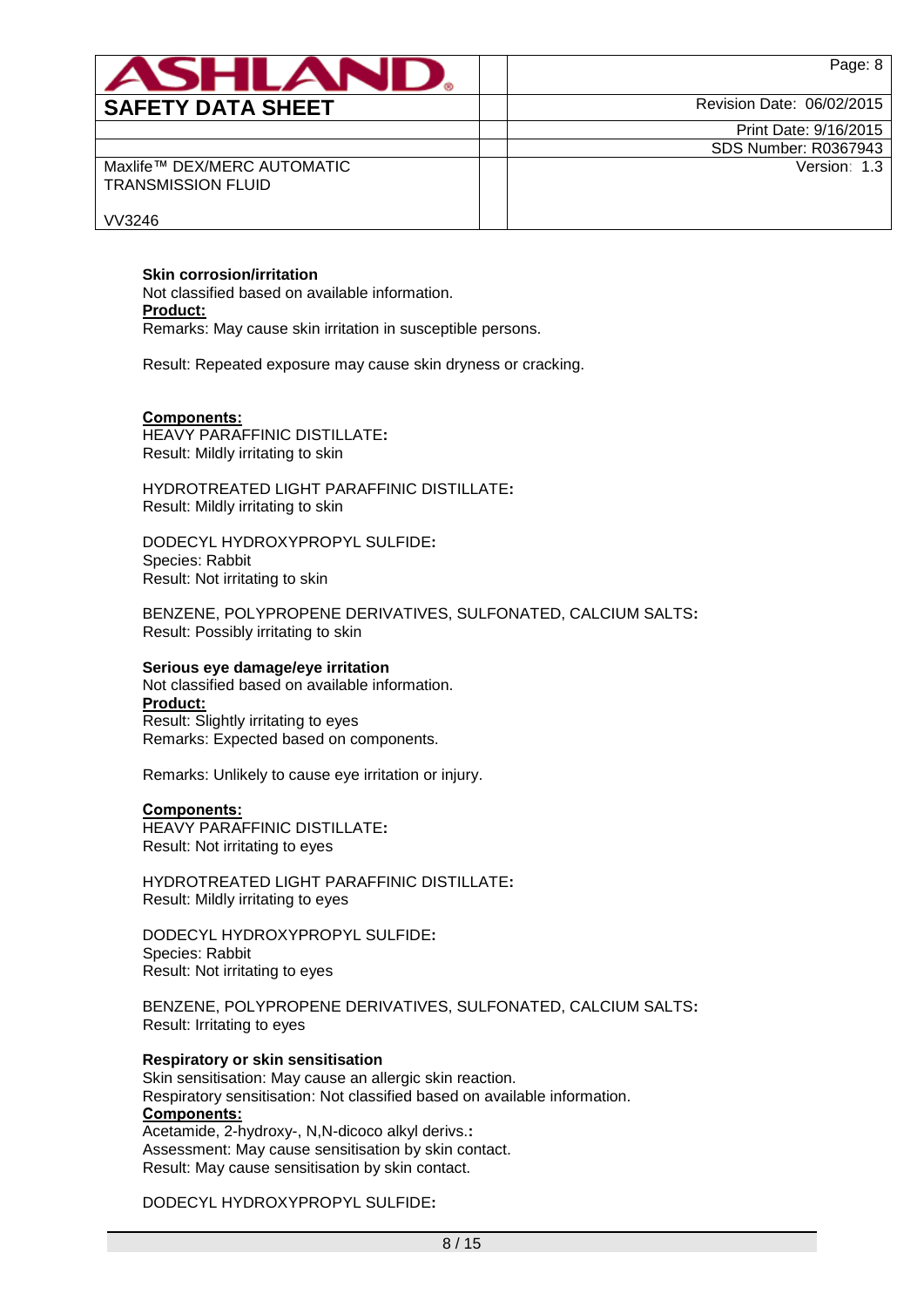| <b>SAI</b><br>ETY DATA SHEET |  |
|------------------------------|--|

Page: 9

Revision Date: 06/02/2015

Print Date: 9/16/2015 SDS Number: R0367943

Version: 1.3

Maxlife™ DEX/MERC AUTOMATIC TRANSMISSION FLUID

VV3246

Assessment: May cause sensitization by skin contact. Result: May cause sensitization by skin contact.

BENZENE, POLYPROPENE DERIVATIVES, SULFONATED, CALCIUM SALTS**:** Assessment: May cause sensitization by skin contact.

**Germ cell mutagenicity** Not classified based on available information. **Carcinogenicity** Not classified based on available information. **Reproductive toxicity** Not classified based on available information. **STOT - single exposure** Not classified based on available information. **STOT - repeated exposure** Not classified based on available information. **Aspiration toxicity** Not classified based on available information. **Product:** No aspiration toxicity classification

#### **Components:**

HEAVY PARAFFINIC DISTILLATE**:** May be fatal if swallowed and enters airways.

HYDROTREATED LIGHT PARAFFINIC DISTILLATE**:** May be fatal if swallowed and enters airways.

#### **Further information**

**Product:** Remarks: No data available

**Carcinogenicity:**

| <b>IARC</b> | No component of this product present at levels greater than or<br>equal to 0.1% is identified as probable, possible or confirmed<br>human carcinogen by IARC. |
|-------------|---------------------------------------------------------------------------------------------------------------------------------------------------------------|
| <b>OSHA</b> | No component of this product present at levels greater than or<br>equal to 0.1% is identified as a carcinogen or potential<br>carcinogen by OSHA.             |
| <b>NTP</b>  | No component of this product present at levels greater than or<br>equal to 0.1% is identified as a known or anticipated carcinogen<br>by NTP.                 |

### **SECTION 12. ECOLOGICAL INFORMATION**

### **Ecotoxicity**

### **Components:**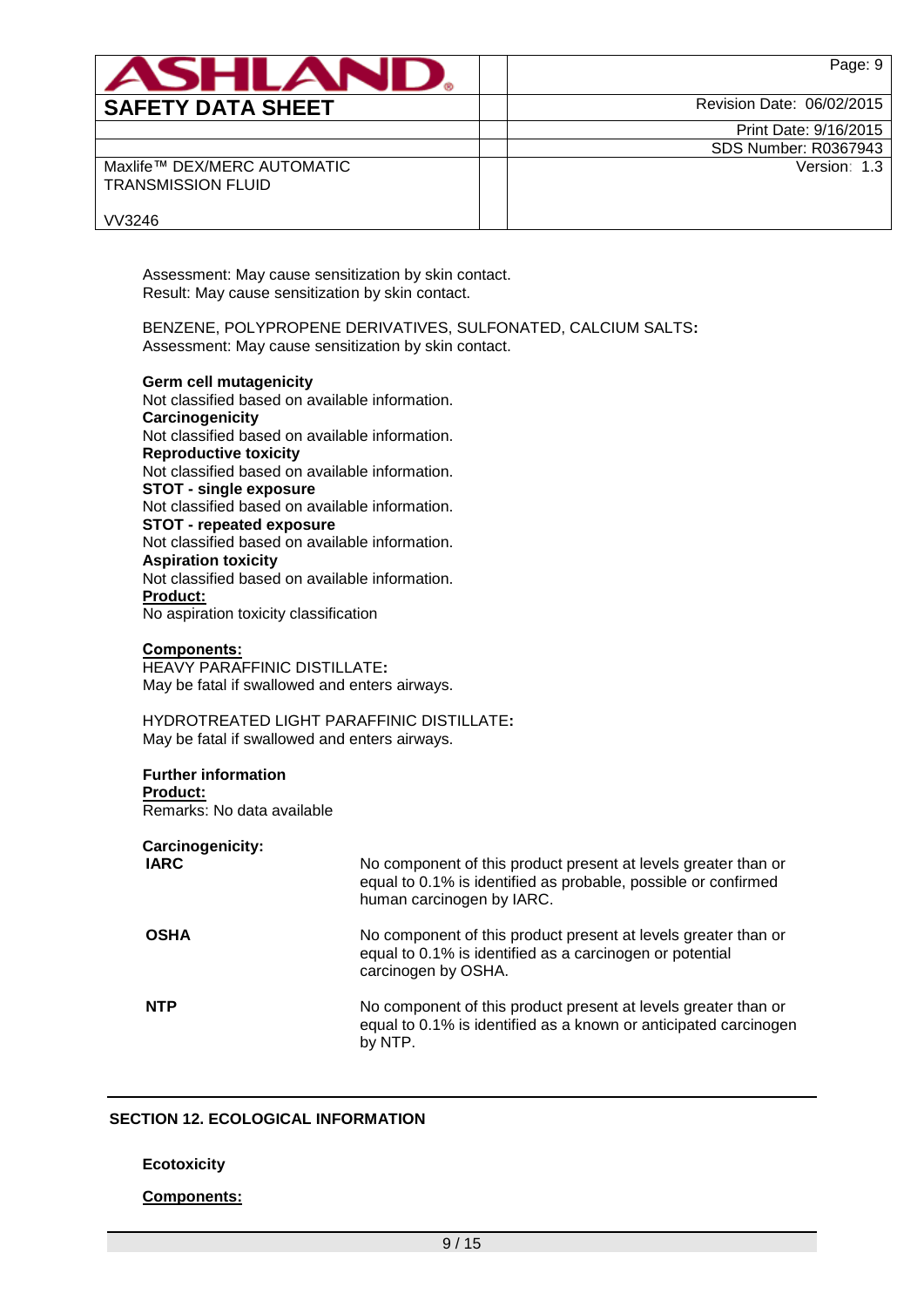| ASHLAN                                                   | Page: 10                    |
|----------------------------------------------------------|-----------------------------|
| <b>SAFETY DATA SHEET</b>                                 | Revision Date: 06/02/2015   |
|                                                          | Print Date: 9/16/2015       |
|                                                          | <b>SDS Number: R0367943</b> |
| Maxlife™ DEX/MERC AUTOMATIC<br><b>TRANSMISSION FLUID</b> | Version: 1.3                |

VV3246

| <b>HEAVY PARAFFINIC DISTILLATE:</b>                                          |                                                                                                                                                                                                        |
|------------------------------------------------------------------------------|--------------------------------------------------------------------------------------------------------------------------------------------------------------------------------------------------------|
| Toxicity to fish                                                             | : LL50 (Fish): $> 100$ mg/l                                                                                                                                                                            |
| aquatic invertebrates                                                        | Toxicity to daphnia and other : EL50 (Aquatic invertebrates): > 10,000 mg/l                                                                                                                            |
| Toxicity to algae                                                            | : EL50 (Algae, algal mat (Algae)): $> 100$ mg/l                                                                                                                                                        |
| Toxicity to fish (Chronic<br>toxicity)                                       | : NOEC (Fish): 10 mg/l                                                                                                                                                                                 |
| aquatic invertebrates<br>(Chronic toxicity)                                  | Toxicity to daphnia and other : NOEC (Aquatic invertebrates): 10 mg/l                                                                                                                                  |
| DODECYL HYDROXYPROPYL SULFIDE:                                               |                                                                                                                                                                                                        |
| Toxicity to fish                                                             | : LC 50 (Oncorhynchus mykiss (rainbow trout)): 0.75 mg/l<br>Exposure time: 96 h<br>Test Type: semi-static test<br>Method: OECD Test Guideline 203<br>GLP: yes                                          |
| Toxicity to daphnia and other<br>aquatic invertebrates<br>(Chronic toxicity) | : EC 50 (Daphnia magna (Water flea)): 0.5 mg/l<br>Exposure time: 21 d<br>End point: see user defined free text<br>Test Type: see user defined free text<br>Method: OECD Test Guideline 211<br>GLP: yes |
| <b>Persistence and degradability</b>                                         |                                                                                                                                                                                                        |
| <b>Components:</b>                                                           |                                                                                                                                                                                                        |
| No data available                                                            |                                                                                                                                                                                                        |
| <b>Bioaccumulative potential</b>                                             |                                                                                                                                                                                                        |
| Components:<br>No data available                                             |                                                                                                                                                                                                        |
| <b>Mobility in soil</b>                                                      |                                                                                                                                                                                                        |
| Components:<br>No data available                                             |                                                                                                                                                                                                        |
| Other adverse effects                                                        |                                                                                                                                                                                                        |
| No data available                                                            |                                                                                                                                                                                                        |
| <b>Product:</b><br>Additional ecological<br>information                      | : An environmental hazard cannot be excluded in the event of<br>unprofessional handling or disposal., Harmful to aquatic life<br>with long lasting effects.                                            |
| <b>Components:</b>                                                           |                                                                                                                                                                                                        |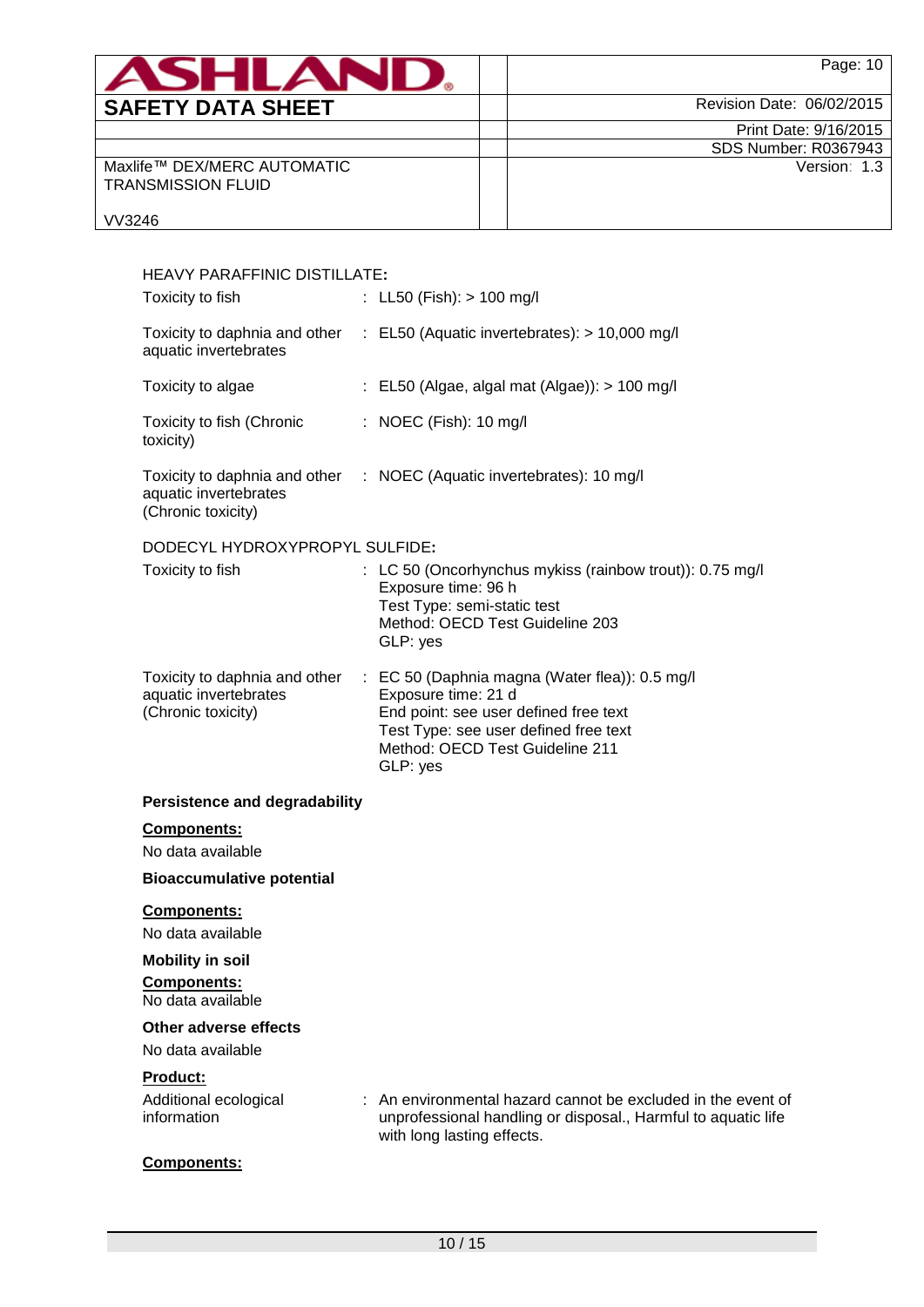| <b>ASHLAND.</b>                                          | Page: 11                  |
|----------------------------------------------------------|---------------------------|
| <b>SAFETY DATA SHEET</b>                                 | Revision Date: 06/02/2015 |
|                                                          | Print Date: 9/16/2015     |
|                                                          | SDS Number: R0367943      |
| Maxlife™ DEX/MERC AUTOMATIC<br><b>TRANSMISSION FLUID</b> | Version: 1.3              |
| VV3246                                                   |                           |

## **SECTION 13. DISPOSAL CONSIDERATIONS**

| <b>Disposal methods</b> |                                                                                                                                                                                                                                                                                                                   |
|-------------------------|-------------------------------------------------------------------------------------------------------------------------------------------------------------------------------------------------------------------------------------------------------------------------------------------------------------------|
| General advice          | : The product should not be allowed to enter drains, water<br>courses or the soil.<br>Do not contaminate ponds, waterways or ditches with<br>chemical or used container.<br>Send to a licensed waste management company.<br>Dispose of in accordance with all applicable local, state and<br>federal regulations. |
| Contaminated packaging  | : Empty remaining contents.<br>Dispose of as unused product.<br>Empty containers should be taken to an approved waste<br>handling site for recycling or disposal.<br>Do not re-use empty containers.                                                                                                              |

# **SECTION 14. TRANSPORT INFORMATION**

#### **International transport regulations**

## **REGULATION**

| .                |                             |                         |                              |                                |                     |
|------------------|-----------------------------|-------------------------|------------------------------|--------------------------------|---------------------|
| <b>ID NUMBER</b> | <b>PROPER SHIPPING NAME</b> | *HAZARD<br><b>CLASS</b> | <b>SUBSIDIARY</b><br>HAZARDS | <b>PACKING</b><br><b>GROUP</b> | MARINE<br>POLLUTANT |
|                  |                             |                         |                              |                                | QTY.                |

# **U.S. DOT - ROAD**

| $         -$ |             |  |
|--------------|-------------|--|
|              | 'NG.<br>. . |  |
|              |             |  |

### **U.S. DOT - RAIL**

Not dangerous goods

# **U.S. DOT - INLAND WATERWAYS**

Not dangerous goods

# **TRANSPORT CANADA - ROAD**

Not dangerous goods

# **TRANSPORT CANADA - RAIL**

Not dangerous goods

# **TRANSPORT CANADA - INLAND WATERWAYS**

Not dangerous goods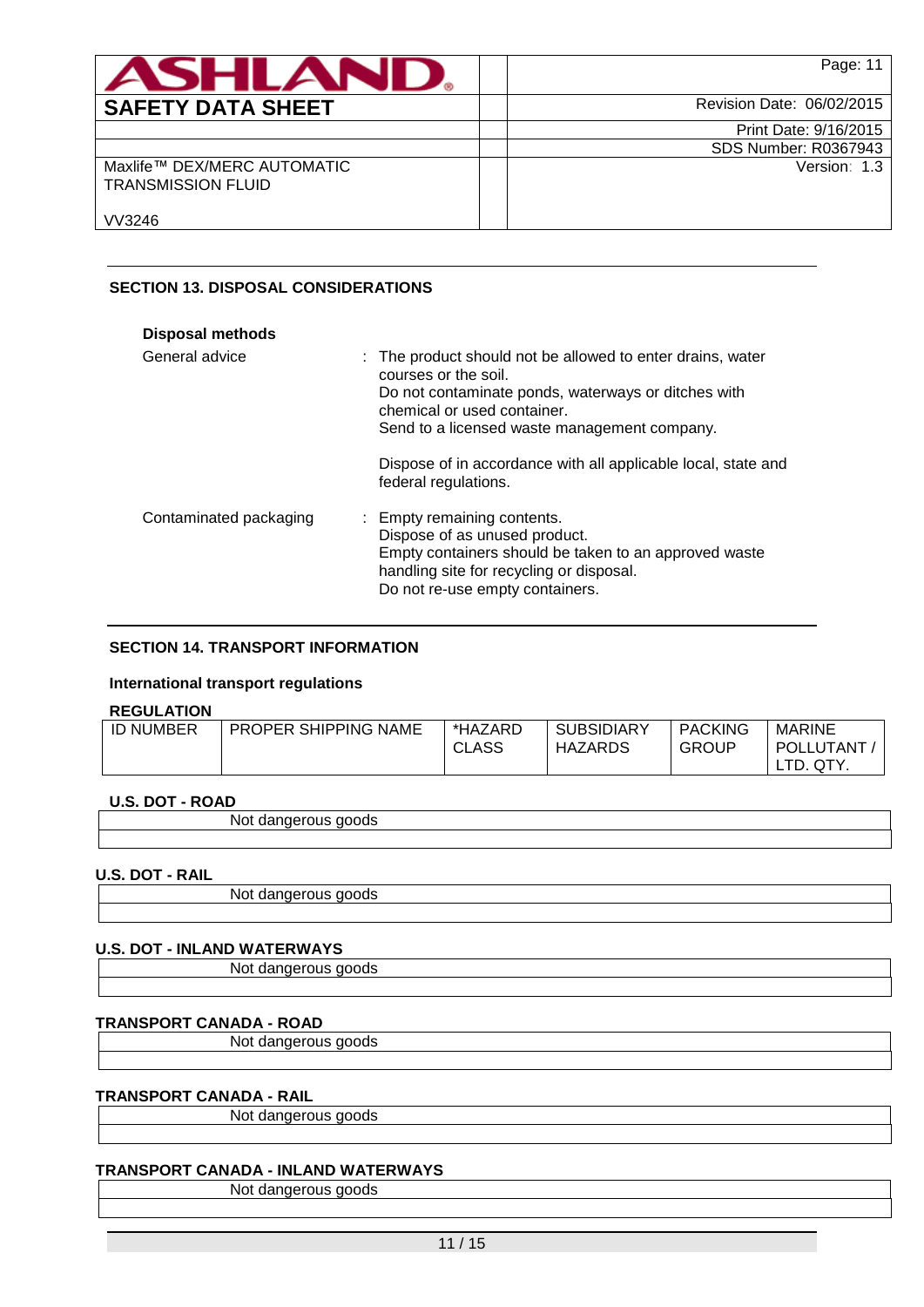| <b>ASHLAN</b>                                            | Page: 12                    |
|----------------------------------------------------------|-----------------------------|
| <b>SAFETY DATA SHEET</b>                                 | Revision Date: 06/02/2015   |
|                                                          | Print Date: 9/16/2015       |
|                                                          | <b>SDS Number: R0367943</b> |
| Maxlife™ DEX/MERC AUTOMATIC<br><b>TRANSMISSION FLUID</b> | Version: 1.3                |
| VV3246                                                   |                             |

### **INTERNATIONAL MARITIME DANGEROUS GOODS**

Not dangerous goods

### **INTERNATIONAL AIR TRANSPORT ASSOCIATION - CARGO**

Not dangerous goods

#### **INTERNATIONAL AIR TRANSPORT ASSOCIATION - PASSENGER**

Not dangerous goods

#### **MEXICAN REGULATION FOR THE LAND TRANSPORT OF HAZARDOUS MATERIALS AND WASTES**

Not dangerous goods

#### **\*ORM = ORM-D, CBL = COMBUSTIBLE LIQUID**

| Marine pollutant | no |
|------------------|----|
|                  |    |

Dangerous goods descriptions (if indicated above) may not reflect quantity, end-use or region-specific exceptions that can be applied. Consult shipping documents for descriptions that are specific to the shipment.

### **SECTION 15. REGULATORY INFORMATION**

| SARA 311/312 Hazards                           |                                                  | : Acute Health Hazard                                                                                                                                                                     |              |                   |
|------------------------------------------------|--------------------------------------------------|-------------------------------------------------------------------------------------------------------------------------------------------------------------------------------------------|--------------|-------------------|
| <b>SARA 313</b><br><b>Component(s)SARA 313</b> |                                                  | : This material does not contain any chemical components with<br>known CAS numbers that exceed the threshold (De Minimis)<br>reporting levels established by SARA Title III, Section 313. |              |                   |
| Pennsylvania Right To Know                     |                                                  |                                                                                                                                                                                           |              |                   |
|                                                | <b>HEAVY PARAFFINIC DISTILLATE</b>               |                                                                                                                                                                                           | 64742-54-7   | $70.00 - 90.00 %$ |
|                                                | HYDROTREATED HEAVY PARAFFINIC<br><b>BASE OIL</b> |                                                                                                                                                                                           | 64742-54-7   | $10.00 - 20.00 %$ |
|                                                | LUBRICANT ADDITIVE                               |                                                                                                                                                                                           | Not Assigned | $5.00 - 10.00 %$  |
|                                                | <b>DISTILLATE</b>                                | <b>HYDROTREATED LIGHT PARAFFINIC</b>                                                                                                                                                      | 64742-55-8   | $1.00 - 5.00 %$   |
| <b>New Jersey Right To Know</b>                |                                                  | <b>HEAVY PARAFFINIC DISTILLATE</b>                                                                                                                                                        | 64742-54-7   | 70.00 - 90.00 %   |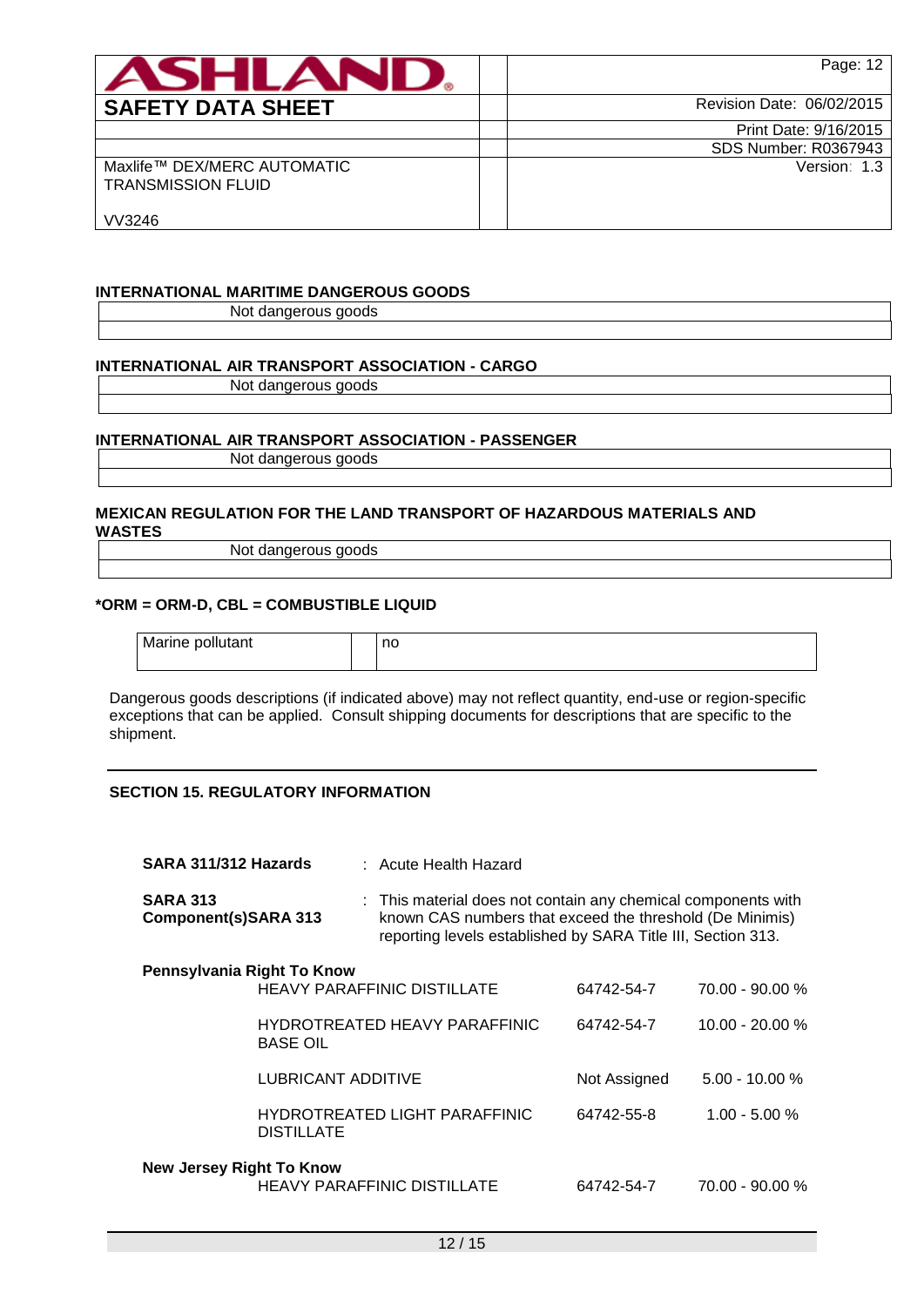| ASHLAND.                                                 | Page: 13                    |
|----------------------------------------------------------|-----------------------------|
| <b>SAFETY DATA SHEET</b>                                 | Revision Date: 06/02/2015   |
|                                                          | Print Date: 9/16/2015       |
|                                                          | <b>SDS Number: R0367943</b> |
| Maxlife™ DEX/MERC AUTOMATIC<br><b>TRANSMISSION FLUID</b> | Version: 1.3                |
| VV3246                                                   |                             |

| HYDROTREATED HEAVY PARAFFINIC<br><b>BASE OIL</b>   | 64742-54-7   | $10.00 - 20.00 %$ |
|----------------------------------------------------|--------------|-------------------|
| LUBRICANT ADDITIVE                                 | Not Assigned | $5.00 - 10.00 %$  |
| HYDROTREATED LIGHT PARAFFINIC<br><b>DISTILLATE</b> | 64742-55-8   | $1.00 - 5.00 %$   |
| PROPRIETARY POLYMER                                | Not Assigned | $1.00 - 5.00 %$   |

| <b>California Prop 65</b> | Proposition 65 warnings are not required for this product<br>based on the results of a risk assessment. |
|---------------------------|---------------------------------------------------------------------------------------------------------|
| <b>TSCA</b>               | The components of this product are reported in the following inventories:<br>: On TSCA Inventory        |
| <b>DSL</b>                | : All components of this product are on the Canadian DSL.                                               |
| <b>AUSTR</b>              | : On the inventory, or in compliance with the inventory                                                 |
| <b>KECL</b>               | : On the inventory, or in compliance with the inventory                                                 |
| <b>PICCS</b>              | : On the inventory, or in compliance with the inventory                                                 |
| <b>IECSC</b>              | : Contact your sales representative for additional information.                                         |
| <b>ENCS</b>               | : Contact your sales representative for additional information.                                         |

## **Inventories**

AICS (Australia), DSL (Canada), IECSC (China), REACH (European Union), ENCS (Japan), ISHL (Japan), KECI (Korea), NZIoC (New Zealand), PICCS (Philippines), TSCA (USA)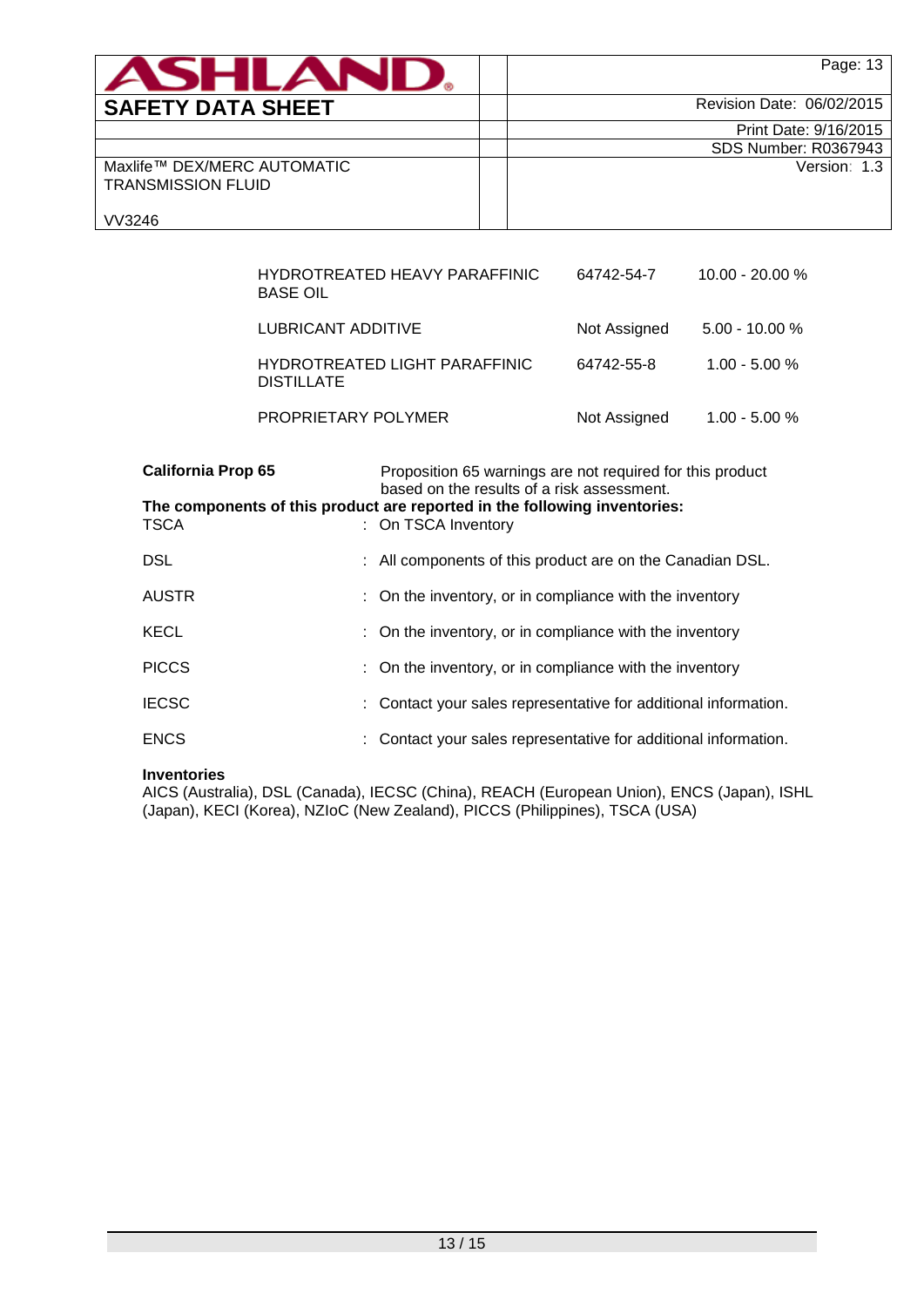| <b>ASHLAND.</b>                                          | Page: 14                    |
|----------------------------------------------------------|-----------------------------|
| <b>SAFETY DATA SHEET</b>                                 | Revision Date: 06/02/2015   |
|                                                          | Print Date: 9/16/2015       |
|                                                          | <b>SDS Number: R0367943</b> |
| Maxlife™ DEX/MERC AUTOMATIC<br><b>TRANSMISSION FLUID</b> | Version: 1.3                |
| VV3246                                                   |                             |

## **SECTION 16. OTHER INFORMATION**

## **Further information**

Revision Date: 06/02/2015



# **NFPA Flammable and Combustible Liquids Classification**

Combustible Liquid Class IIIB

# **Full text of H-Statements referred to under sections 2 and 3.**

| H <sub>304</sub> | May be fatal if swallowed and enters airways.         |
|------------------|-------------------------------------------------------|
| H317             | May cause an allergic skin reaction.                  |
| H <sub>319</sub> | Causes serious eye irritation.                        |
| H400             | Very toxic to aquatic life.                           |
| H401             | Toxic to aquatic life.                                |
| H410             | Very toxic to aquatic life with long lasting effects. |

# **Further information**

Sources of key data used to compile the Safety Data Sheet Ashland internal data including own and sponsored test reports The UNECE administers regional agreements implementing harmonised classification for labelling (GHS) and transport.

The information accumulated herein is believed to be accurate but is not warranted to be whether originating with the company or not. Recipients are advised to confirm in advance of need that the information is current, applicable, and suitable to their circumstances. This SDS has been prepared by Ashland's Environmental Health and Safety Department (1-800-325-3751).

List of abbreviations and acronyms that could be, but not necessarily are, used in this safety data sheet :

ACGIH : American Conference of Industrial Hygienists BEI : Biological Exposure Index